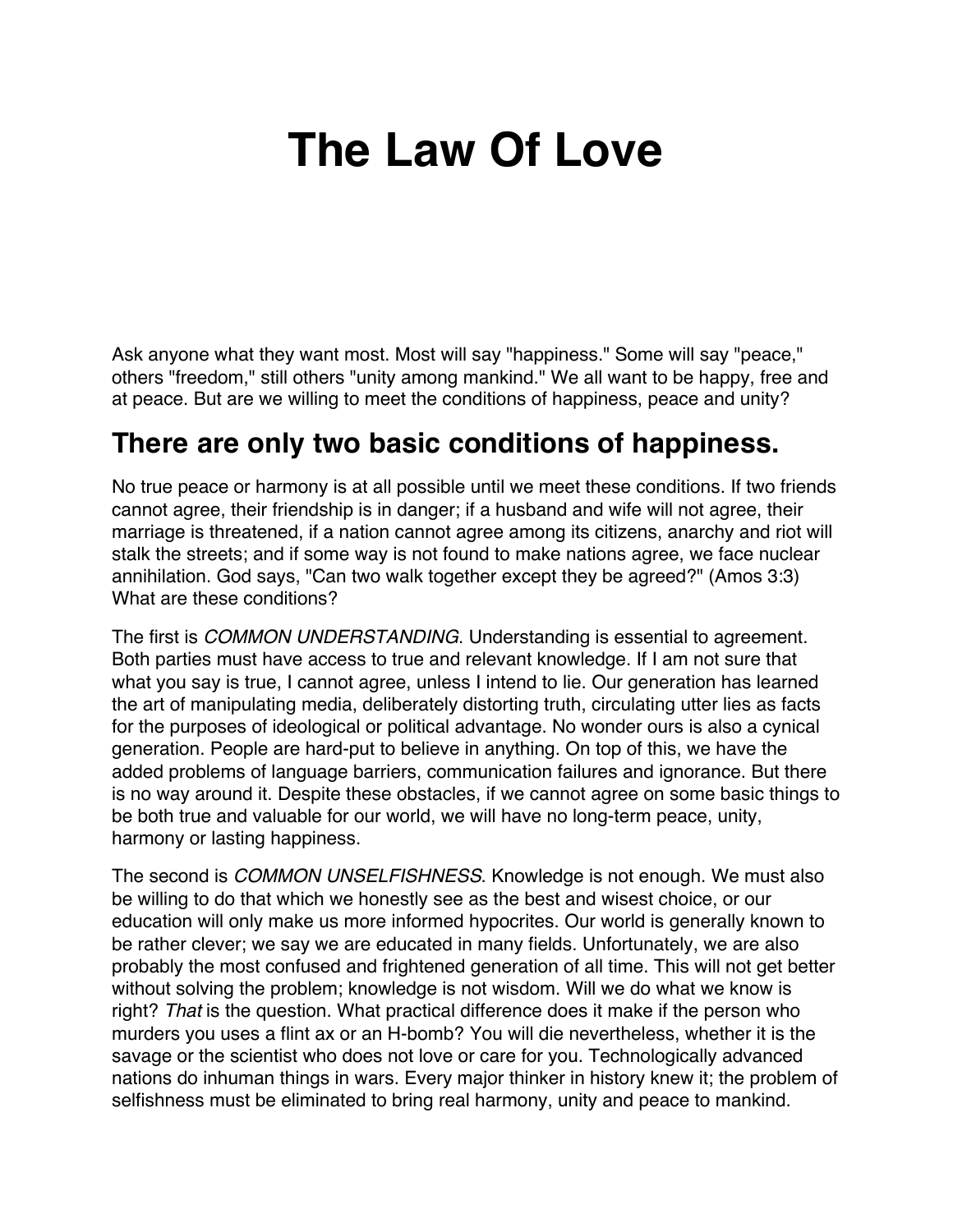## **Are These Conditions Possible?**

Two essential conditions; put them in simple words and they spell "wisdom" and "love." We must have them to survive; are they possible? We must meet them, or die; in an atomic age, disagreement is not only unfortunate; it is the end of mankind.

But take the first condition, how can any finite person agree with another as to what is "true" or "valuable?" How can we know? To be sure, you must see it all; can you say with absolute certainty anything is true, until you compare it with everything else? How can you be sure of the particular unless you see first the universal? Compare childhood values to an adult's; the East's to the West's, the hip and the straight. It is a simple requirement of survival. We all need a source of wisdom utterly trustworthy, infinitely true, wholly dependable, always available, universally accessible and understandable to all. Such a source cannot be human. It demands a level of knowledge and wisdom, of precision and justice beyond our imagining. It cannot be finite.

And the second condition: just as important; just as humanly impossible. Not that we have not tried. Everyone from Buddha to Marx had their ideas of eliminating selfishness, from wiping out the individual ego to altering economic conditions ( by wiping out groups.) Selfishness remains. With one notable exception, all have lived to please themselves. What would it mean to give up selfishness? Dr. Karl Menninger said, "The willful disregard or sacrifice of the welfare of others for the welfare or satisfaction of the self is an essential quality of the concept SIN." Augustine called it the "turning away from the universal whole to the individual part", and pointed out that since there is nothing greater than the whole, to devote ourselves to something we say is greater makes us grow smaller. And if we begin with selfish people, we will always end with selfish societies, no matter what we call ourselves, and despite how much we know.

A source of love and wisdom; we cannot live without it. And if we give up the fiction that men and women are lucky accidents of chance, time and matter, we must come to this conclusion; we were never meant to live life on our own. We are made to need help and power, made to grow forever, and never run out of wonder and joy. There is such a Source in the universe. We have not been left to find and forge our own way. There is an Infinite Love and Absolute Wisdom available to all, capable of breaking every language, racial and educational barrier, strong enough to deliver anyone from the chains of selfishness to a universal compassion. There is One; but only One.

That is why our race needs God. That is why we must give our lives to Him. There is no alternative; we must know Him, find for ourselves His power and wisdom, or die. We were not meant to live alone; we cannot survive without Him. He is no respecter of persons; in every nation, he that fears Him and works righteousness is accepted with Him. (Acts, 10:34:35). Only He has the infinite wisdom capable of revealing "true truth" to anyone with an honest heart; only He can be trusted to reveal reality to anyone without distortion or evasion. He has promised to do so, if we who ask will only use this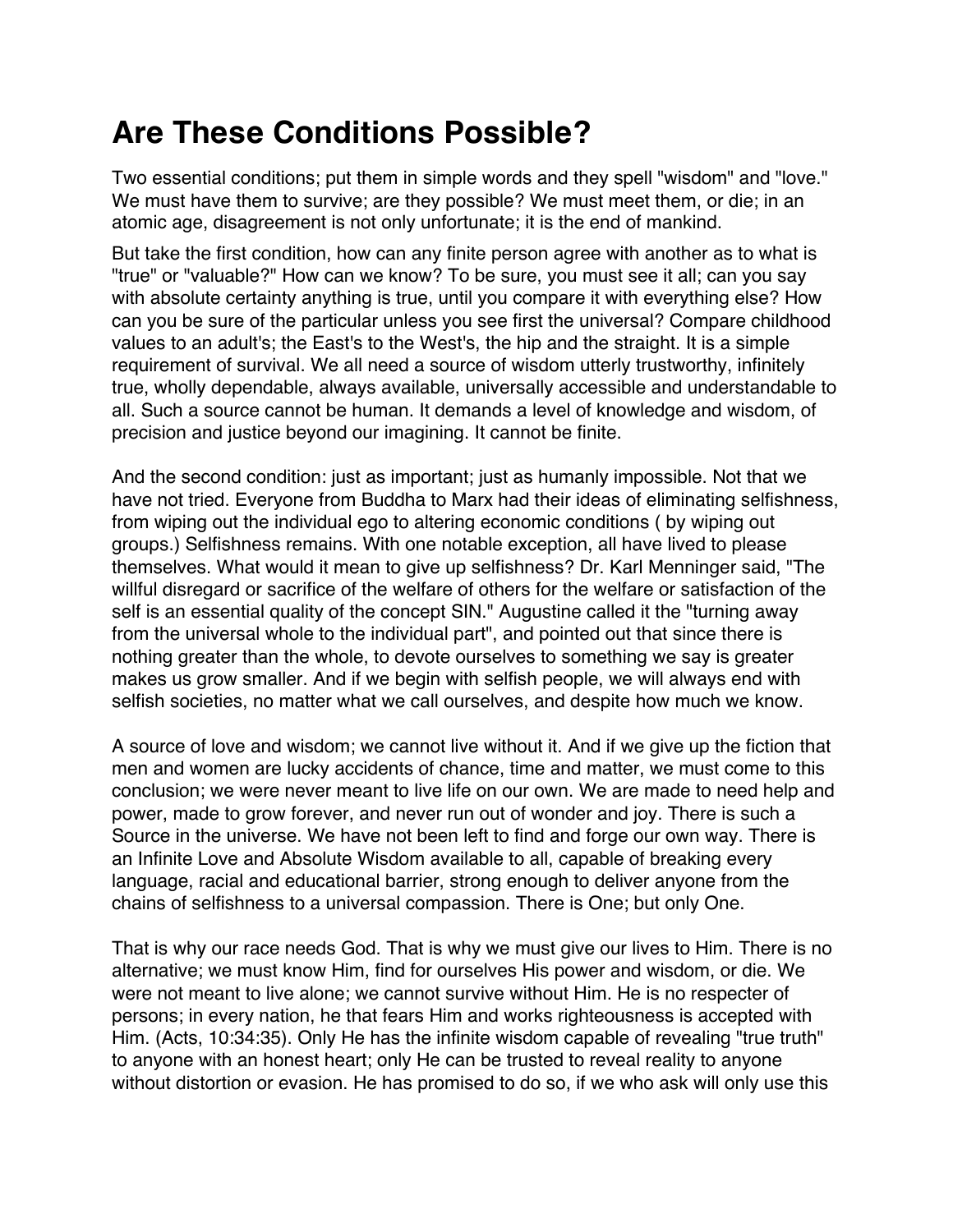knowledge wisely. (Luke 10:21-22; Deut., 29:9; Prov. 1:23; Is. 45:3; Matt, 18:3; John 12:36-40; 14:25-26; 16:13-15; Acts 28:24-28; Rom 1:18-32)

This is also why God has given us a Law. It is the single most important law in the created universe. It is not a suggestion, or advice; it is a command. It will be enforced with all the infinite powers of heaven, because the whole happiness of both heaven and earth depends on it. No one can afford to break it with impunity, and no one who disregards or spurns it will escape cosmic justice. God has taken steps to make sure everyone knows of it, and is capable of obeying it. And all the peace and harmony of the universe hangs on it. We have called it the *Law of Love*. It is the heart-property of every moral member of the universe. And it is based on a value-system written into the moral consciousness of the whole of our race.

#### **The Universal Concept Of Love**

C.S. Lewis points out, in his marvelous book, "Mere Christianity", that we have all heard people quarreling, adults as well as children. They say things like, "How'd you like it if anyone did that to you?"; "Give me a bit of your orange, I gave you a bit of mine"; "That's not fair", etc. He says, "It looks, in fact, very much as if both parties had in mind some kind of Law or Rule of fair play or decent behavior or morality or whatever you like to call it, about which they really agreed." And they have!

All men, everywhere, have basically agreed that selfishness is wrong, no matter how they have defined it, in cases that do not apply to them. People may be wrong about their decisions as to what is selfish, but they do not change that rule. It is something that the whole human race has always known; they cannot get rid of it. And built right in to the idea of rights and wrongs and choices is the underlying idea of VALUE.

We all know without really thinking about it, that anything important must be worth choosing (when we have to choose) above something else which is seen to be not as important. The VALUE of the object IN ITSELF creates the reason for us to choose it. All our choices in life are based on this, a concept of value. Said shortly, the *INTRINSIC VALUE OBLIGATES*. We give preference to what we see as more valuable.

Now in the earthly society, we attach value to people or things that show properties like:

- 1. **Beauty:** A sense of fitness, loveliness, worthwhileness, attractiveness and form.
- 2. **Permanence:** We like things to last; all the precious metals and gems show this.
- 3. **Luminosity:** We are fascinated with the interplay of light and color in things.
- 4. **Uniqueness:** Something that is only-one-of-a-kind, an original, is worth more.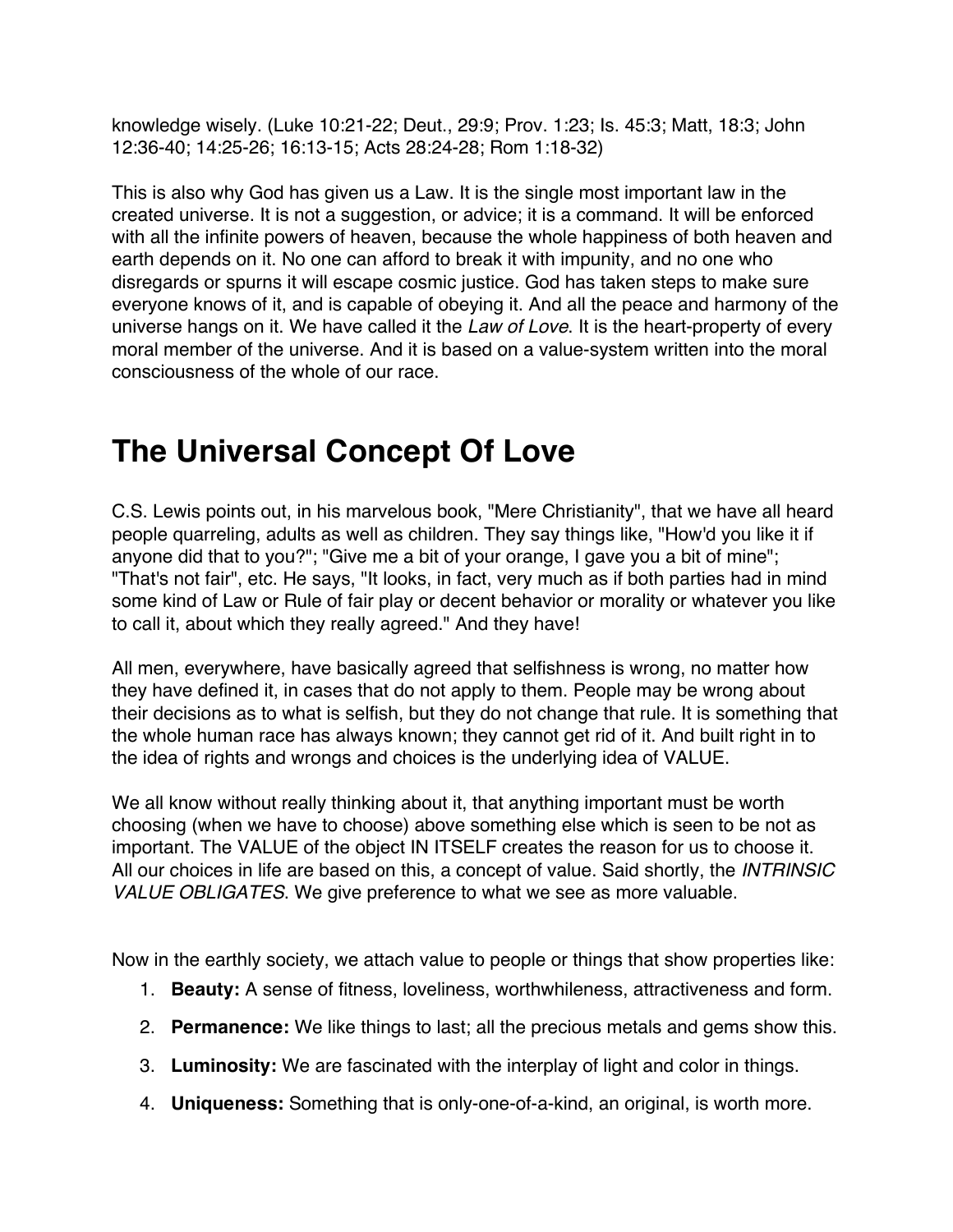5. **Rarity:** If something is scarce, uncommon, its worth usually increases, like the one-penny Magenta stamp, the world's rarest stamp, (and most expensive because of it).

These are some of the major things we look for in what we call "treasures" on earth. Think of something so beautiful, utterly lovely, that it takes your breath away to look at it, so that it creates a pain on the border of love to death. Think of something of absolute radiance, shining with unimaginable splendor and brightness; something unchangeably so, only one-of-a-kind, absolutely uncommon. Would we not consider such a treasure of immeasurable value, worth everything to own?

Jesus told His disciples many stories about His Kingdom. Two important ones for our subject are found in Matthew 13:44-46*.* The first is about a man who found a treasure hid in a field, who sold all he had to buy the field; the second is about a merchant who sold all he had to buy the one "pearl of great price." Why did Jesus tell His disciples these stories? Whatever else they mean, one thing is clear, it was the *value* of the things they found that led them to sell everything they owned "with joy". One look convinced them of the supreme importance of their find. Nothing else in the world was worth as much to them from then on. If they had passed these treasures by, they would have been stupid; it was unthinkable to them not to give up the lesser for the greater. The price to them was not important; all that counted was the value of what they had discovered. It was not hard for them to give up all.

Why did Jesus give us this parable? The world is filled with people who think God is selfish. Satan has always accused Him as such to man. (Gen. 3:1-5) They think "If God wants us to be unselfish, why does He command us to put Him first? Isn't that selfish?" Is God's law arbitrary? Does He just "make up" right and wrong at His Own whim, and out of His Own will? Is all law, even Divine law, ultimately invention? Shouldn't law be fixed, unalterable, unchangeable? And how can God call Himself good, if He just makes up what good is? What standard can we measure His conduct by, if everything He does is by definition right, *because* He does it? Could He not by this definition, do all that Satan and sinners do, and be, by definition, right and holy?

## **God Is Not Selfish At All**

When we read the Bible carefully, we find a wonderful truth. God is not selfish, and He never has been. He constantly reveals to us His care, concern and goodness to people who were not only running away from Him, but actually His enemies. And in these Bible descriptions of God's character we can see an amazing thing. God Himself has a law to keep. God Himself has a standard to which He conforms His life.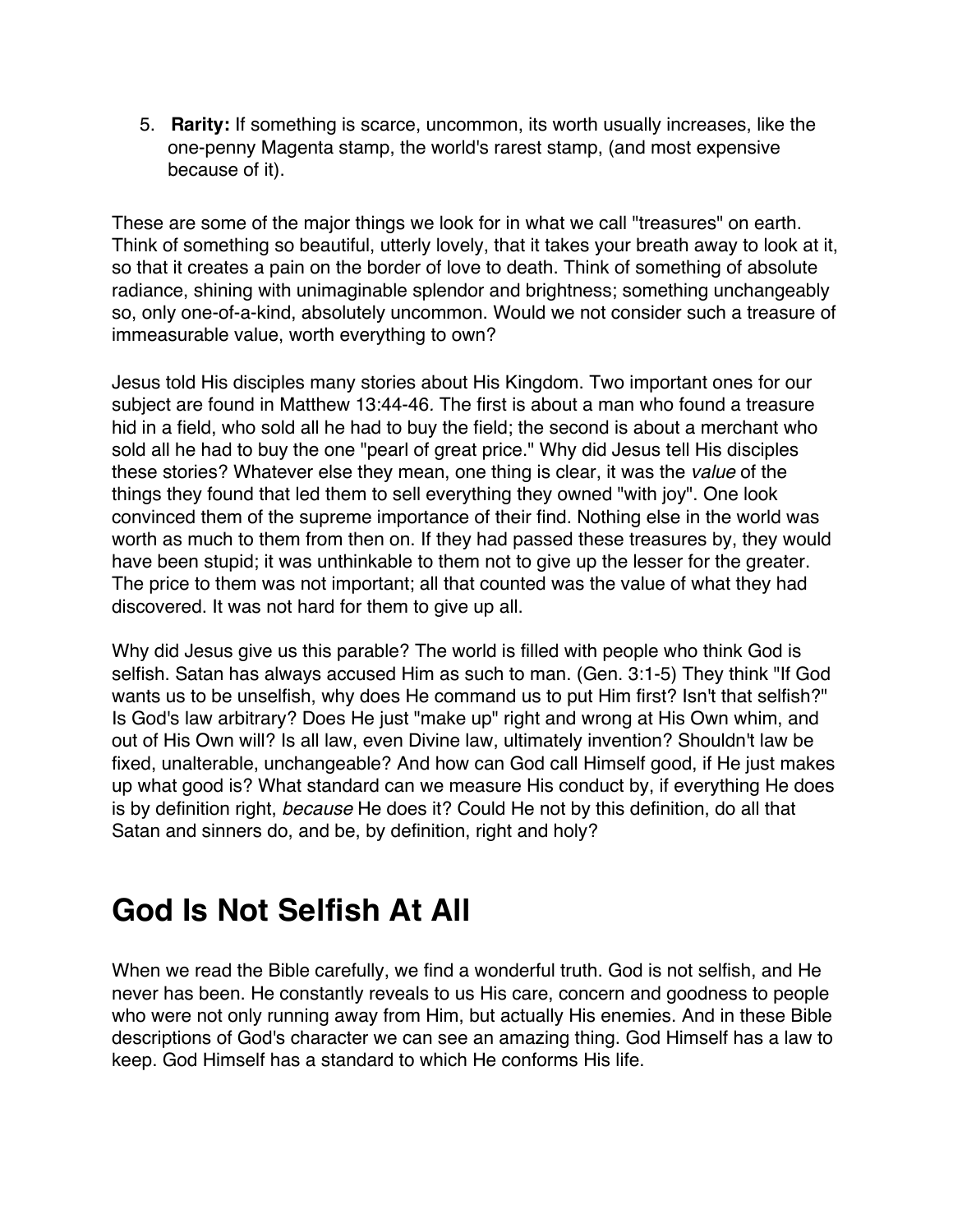All the Bible descriptions of His moral nature imply a standard of value to which He has always, and will always, conform. He has given us nothing He is not willing to do first Himself; when He commands us to be holy, it is because He Himself is holy. (Lev. 20:7)

What law could possibly apply to the uncreated God, who is before all things and by whom all things hold together? There cannot be a God behind God, a law greater than God, a standard other than God. This would be to deny the Bible. But there is a law nevertheless, a law that is distinct from God's character, as eternal as He is, and yet not separate from Him. It is the basis of all right, it is the standard of value to which all beings in the universe must conform, including the Judge of all the universe, who Himself conforms to that law. It is that which gives stability to His decisions, form to His judgments and pronouncements, absolute virtue to His actions.

This standard is the greatest value in the universe, and beyond it. It has all the qualities that we hold so dear in human treasure; beauty, light, permanence, uniqueness, rarity. It is eternal, changeless; indeed, it is the most fundamental reality of all. *It is God's own uncreated BEING*, distinct from His character, the one thing God Himself did not make up or create or have any say over having. And *God's Being* is the most valuable thing in the universe.

We were made to choose the valuable. God made us like that, because He is like that, and we are made in His image. He has always done what we must always do; choose that which is the most lovely, the most important, the most worthwhile. And this is the law of love. God Himself unselfishly chooses the highest good of His own Being; not just because it is His, but because it is the most valuable. He must; He is obligated to; to choose anything less would be not only unwise, but wrong. And so must we. We must do what He always has done; put Him first, honor with our lives the revealed ultimate loveliness in the universe, give Him the glory for what He is. And this is what we have chosen to call "The Law of Love."

When God commands, "You shall love (unselfishly choose the highest good) of the Lord your God . . . and love your neighbor as yourself", He is saying simply this; "I am valuable for My own sake. You do what I must always do; put first what belongs first." (Matt. 22:34-40; Mk. 12:28-34; Luke 10:25-28; John 14:21) He deserves first place.

#### **The Law Of Love**

God is the most lovely Person in the universe. His Being is the Source of all life, the Power that upholds all of Creation. Since everyone's happiness depends on it, God has a responsibility to honor it. God *must* choose His own highest good as the only wisest possible act. He is obliged to rule Himself and His creation by informing them of this for everyone's highest good. Just as we are responsible to love and take care of our own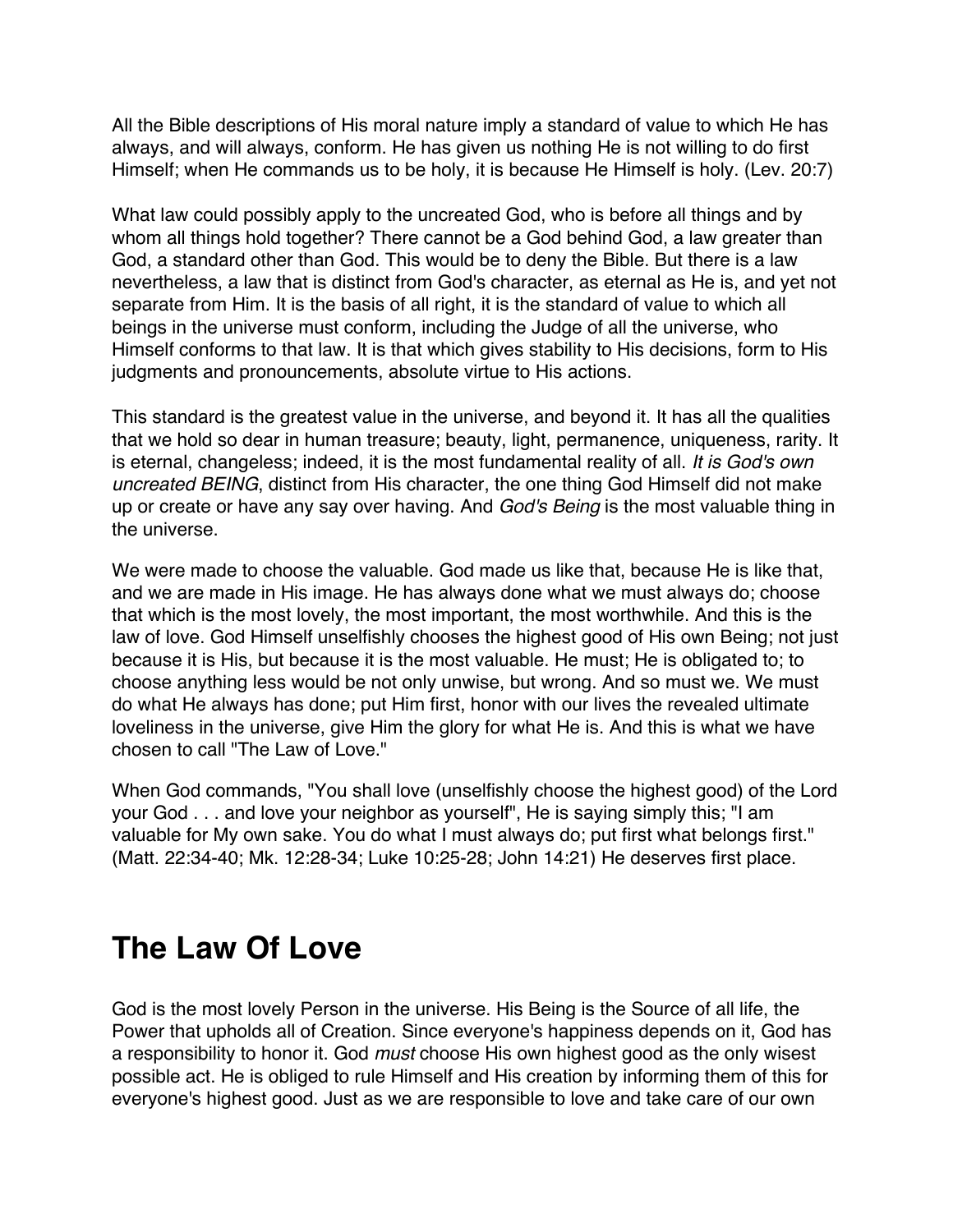beings, and because we do this, are able to love and care for our neighbors, *God Himself* loves and takes care of His Being, and is responsible for His own highest good, as well as ours.

Why, then should we love God? Because He is the Altogether Lovely. Why should all men and women choose to put God first? Because He is the most valuable One in the universe. And He is not selfish; He chooses only what He sees and knows, in infinite wisdom to be the most valuable object in the universe; the incomparable value of His own uncreated Being, the foundation of all reality. He is not just important because He says so, He actually *is* the most important One there is! When the Bible calls Him good it means something. God is good because He has always done what is best, and always will. His law is founded in His *Being*, not His will; it is not therefore arbitrary. His Being is distinct from His will, and its infinite value obligates His will; therefore God Himself has a law to keep. Love is not just something He made up, invented. It is the way of supreme intelligence, the way God *chooses* to live, and the way He asks us all to choose likewise.

#### **A Needed Message For Mankind**

What, then, is needed for men to give up their sin? A revelation of the loveliness of the Bible God. What will induce a man to forsake all and trust Him? A glimpse of His glory. As the song says:

Turn your eyes upon Jesus

Look full in His wonderful face

And the things of earth

Will grow strangely dim

In the light of His glory and grace

We must learn that the motive for change cannot be bribe or threat, but trust and love; and trust and love can come only from an intelligent understanding of the nature and character of the Bible God. What mankind needs is a vision of Christ; what the Church needs is a God-centered, God-honoring message, and the chief content of our preaching must begin, center and end with God *Himself*. It is the "goodness of God" that leads men to repentance. (Rom 2:4) It is not just the "gospel" we preach, but the gospel of the Kingdom of God that all men must hear before His return. Is this, today, what we are really proclaiming to mankind? (Ex. 33:18-19; 2 Chron. 6:41; Ps. 27:13; 31:19; 33:5; 65:11; 145:7; Jer. 31:12; Luke 2:14)